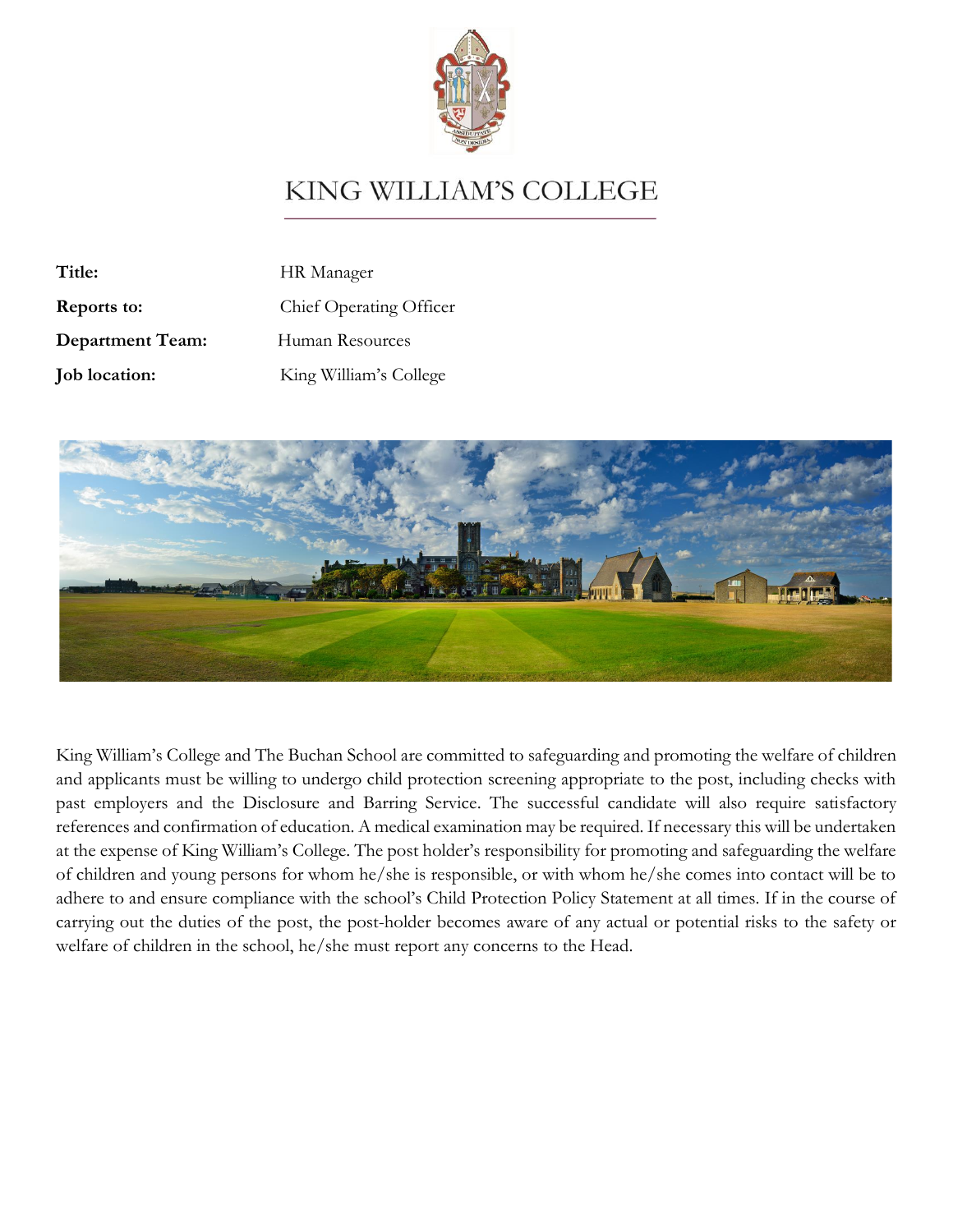

**The School**

King William's College was opened in 1833 through public subscription and the support of Bishop Barrow's Charity, which itself had been founded in 1668. For most of its history, the school operated primarily as a boys' boarding school supplemented by day boys. Girls were first admitted to the Sixth Form in the late seventies and the school became fully co-educational in 1987. In 1991, King William's College merged with The Buchan School, (situated in Castletown and founded in 1875), to provide education for young ladies, also under the auspices of Bishop Barrow's Charity.

The two sites now constitute one school administered by a single Board of Governors and with the same overall vision and ethos. The sites are less than two miles apart and The Buchan School provides Nursery and Prep curricula for children from 2 years to 11 years of age. King William's College provides a non-selective education up to IGCSE and all Sixth Form students take the International Baccalaureate Diploma. There are currently around 70 children at The Buchan Nursery, 162 at The Buchan School and 383 at King William's College. There are two boarding houses at College with around 86 boarders of which about 50 are International. The School is a Church of England Foundation although the pupil body includes those of many faiths.

The School is run on year-group lines for academic purposes while the House system has been retained for social interaction including Drama, Music and Sport. In 2002 King William's College began teaching the International Baccalaureate Diploma. Since then close to 1000 students have studied the Diploma with us and we have become one of the largest and most successful IB schools in Britain. We believe that it is an excellent preparation for both university and life beyond and it is the only qualification we offer in the Sixth Form.

The King William's College enjoys a magnificent setting facing Castletown Bay in the south of the Island. The site is dominated by the main school building with its quadrangle and clock tower. The Buchan site is constructed around an early Victorian country house, in a pleasant parkland setting on the edge of Castletown.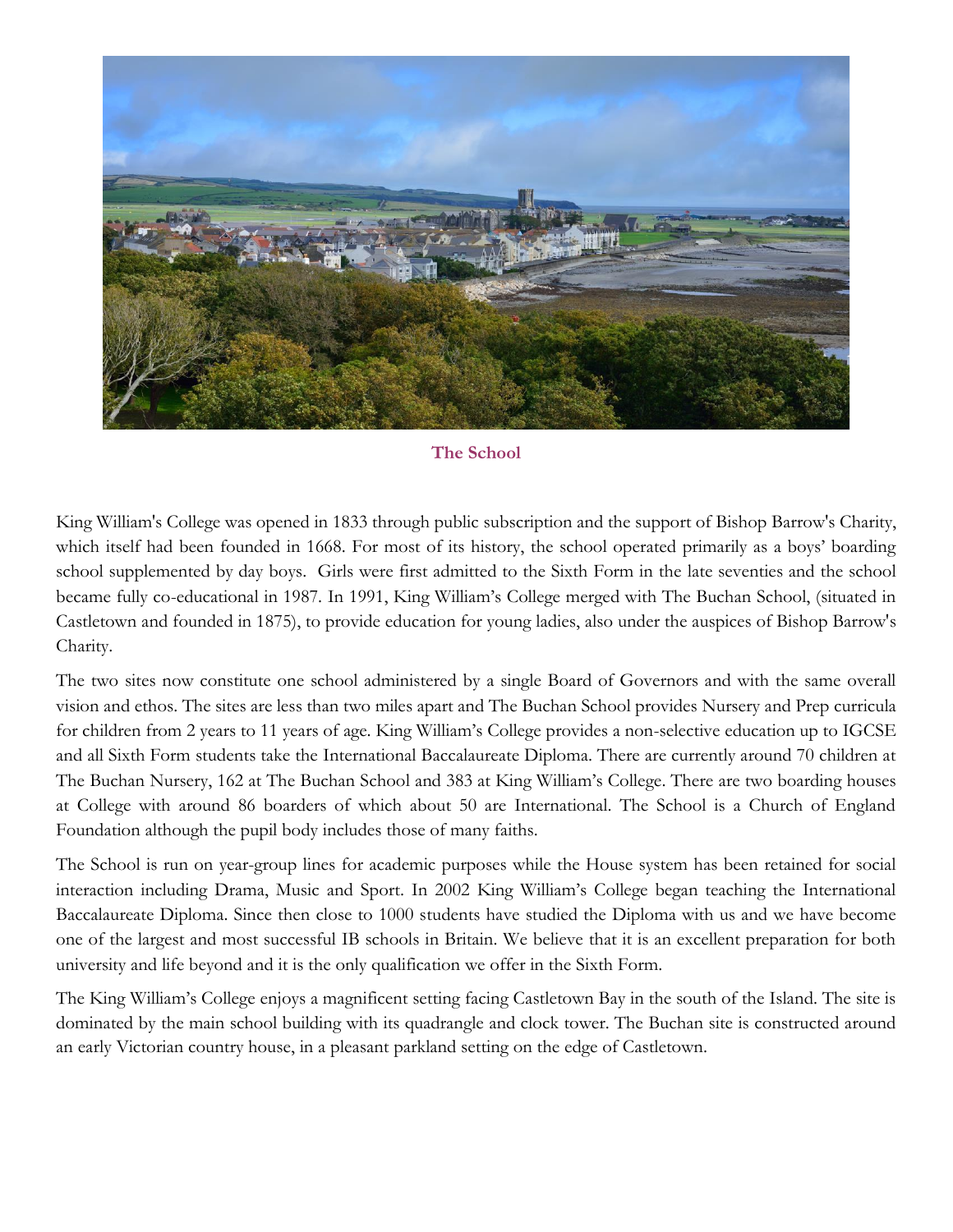### **The Role**

We are currently looking for an experienced HR Manager to work in a standalone role with responsibility and accountability for the full employee life cycle. The successful candidate will oversee HR in an educational environment.

The goal will be to provide excellent assistance and support to employees and managers. The successful candidate will need a flexible approach to their working hours and demonstrate a willingness to meet with Employees, Managers and Senior Leadership team.

You will need experience of working in a fast-paced environment, providing first level advice on HR policies and procedures, employment law and employee relations issues. Plus, the ability to multitask and deal with a range of incoming enquires – organisation is key to the success of this role.

There will also be a requirement to work closely with the payroll department to ensure employee information is kept up to date, you will be responsible for administrative tasks and you'll contribute to continuing development of staff welfare within the Schools.

# **Key Duties and Responsibilities**

- Provide managers and heads of departments with advice on all HR related matters
- Proactively look into ideas and initiatives to improve HR processes and working environment
- Support the development and implementation of HR initiatives and systems
- Provide guidance to line managers and heads of departments on policies and procedures
- Be actively involved in recruitment by preparing job descriptions, posting ads and managing the hiring process, collaborates with departmental managers to understand skills and competencies required for openings.
- Create and implement effective onboarding plans in line with the Safer Recruitment policy
- Assist in performance management processes
- Support the management of disciplinary and grievance issues
- Maintain employee records (attendance, sickness data etc.) according to policy and legal requirements
- Review employment and working conditions to ensure legal compliance
- Conducts or acquires safeguarding checks and employee eligibility verifications.
- Performs routine tasks required to administer and execute human resource programs including but not limited to compensation, benefits, and leave; disciplinary matters; disputes and investigations; performance and talent management; productivity, recognition, and morale; occupational health and safety; and training and development.
- Handles employment-related inquiries from employees, and management, referring complex and/or sensitive matters to the appropriate staff.
- Attends and participates in employee disciplinary meetings, terminations, and investigations.
- Maintains compliance with local Isle of Man employment legislation, and recommended best practices; reviews policies and practices to maintain compliance.
- Performs other duties as assigned.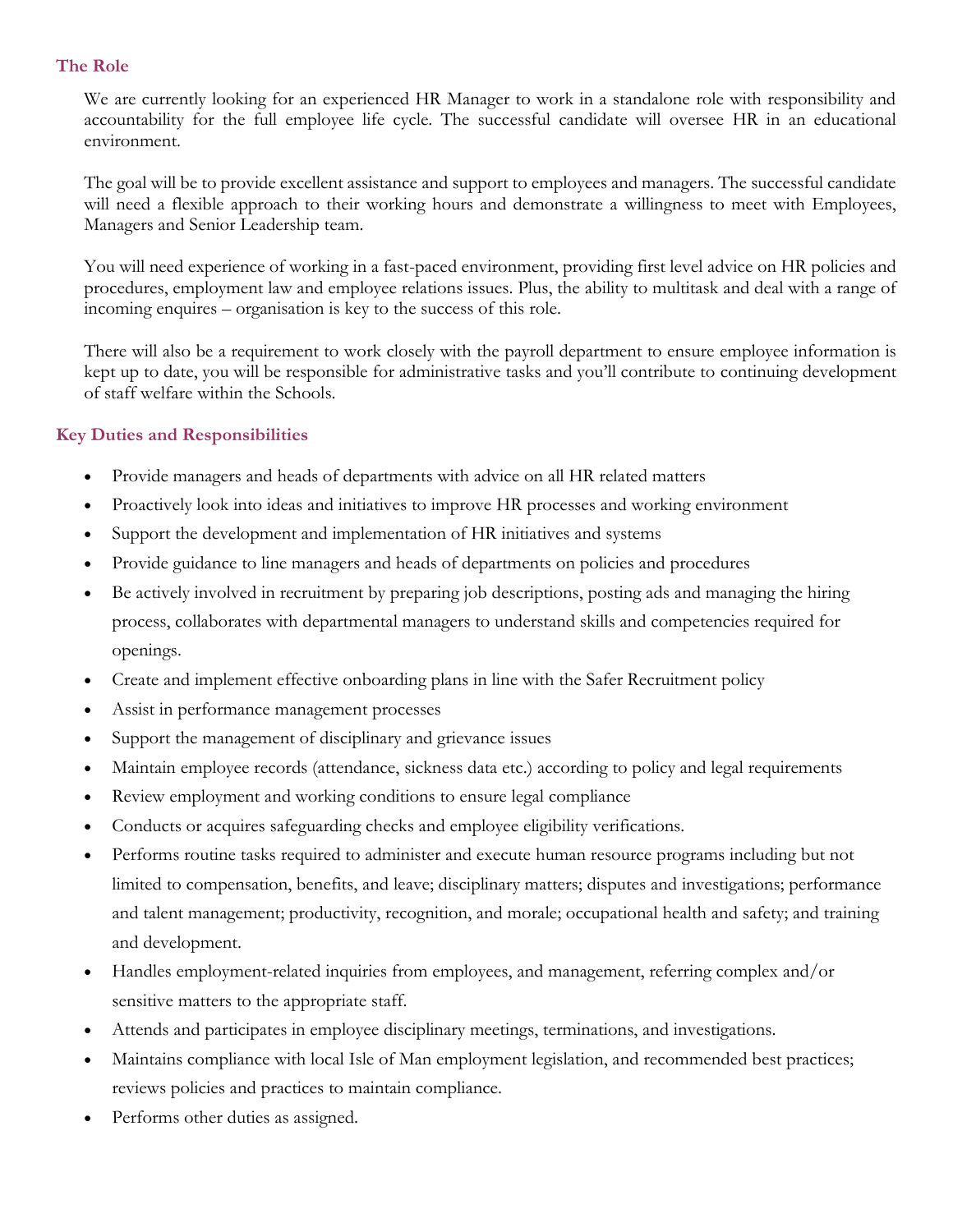# **Skills & Experience Required**

- Good knowledge and understanding of the Isle of Man Employment Legislation
- Must have previous experience as a HR Manager
- Knowledge of HR functions (pay & benefits, recruitment, training & development)
- Excellent verbal and written communication skills.
- CIPD qualified to Level 5
- Excellent interpersonal, negotiation, and conflict resolution skills.
- Excellent organizational skills and attention to detail.
- Excellent time management skills with a proven ability to meet deadlines.
- Strong analytical and problem-solving skills.
- Ability to prioritize tasks and to delegate them when appropriate.
- Ability to act with integrity, professionalism, and confidentiality.
- Thorough knowledge of employment-related laws and regulations.
- Proficient with Microsoft Office Suite or related software.
- Proficiency with or the ability to quickly learn the organizations HRIS and talent management systems

This job description is not exhaustive or exclusive. It may be changed with the needs of the service, but only with the prior consultation with the post holder.

### **Confidentiality**

It is expected that the post holder will maintain a high standard of confidentiality in all of his/ her duties

### **Probationary Period**

This post carries a probationary period of six months

#### **Benefits**

The successful candidate will be eligible for the following benefits upon commencement of employment:

- Contributory Personal Pension Scheme
- 25 days annual leave plus statutory public holidays
- General Life Assurance
- Private Healthcare
- Free Car Parking

### **Remuneration**

King William's College has its own generous pay scale and the financial package offered will be commensurate with the responsibilities of the post and the experience of the person appointed. A remission for academic tuition fees are available for the successful applicant's children when they enrol at The Buchan School or at King William's College. The appointment is pensionable and the College participates in a contributory pension scheme.

## **Applications**

A completed application form together with a covering letter should be submitted by post to: Head of HR, HR Department, King William's College, Castletown, Isle of Man, IM9 1TP or by email to: hr@kwc.im